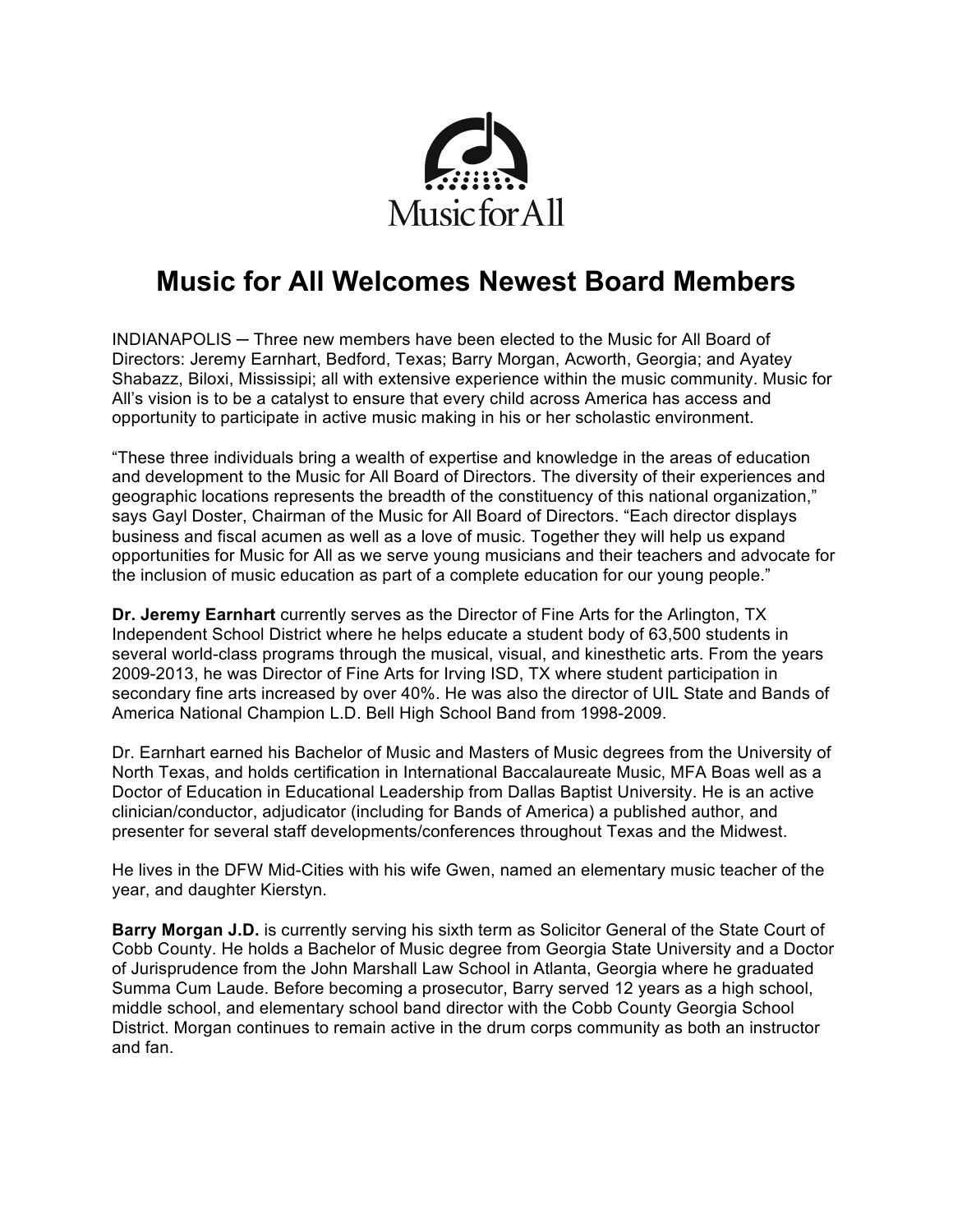Mr. Morgan continues to serve the music community as a lecturer on Legal Responsibilities of Music Teachers for Music for All Summer Symposium, many state conventions, and the 59th and 63rd Annual Midwest Clinic for bands and orchestras in Chicago.

**Ayatey Shabazz** is a native of Biloxi, Mississippi where he currently works and resides. Shabazz has taught elementary, middle school, and high school band in the Mississippi Gulf Coast region and he has written custom arrangements and field shows performed by high school and college marching ensembles throughout the country, as well as drum corps in Europe. He has also composed a number of original works in the concert idiom.

Mr. Shabazz received his formal training in Music Education from the University of Southern Mississippi where he also studied composition and jazz arranging under the direction of Dr. Albert Gower. In addition to his published concert works, he has been commissioned to write multiple works for ensembles in the United States and abroad, as well as music for film and television. Mr. Shabazz is also the Founder, President, and CEO of The Devmusic Company. The Devmusic Company is a global music publishing company with worldwide distribution, that focuses on quality print music for marching bands, concert bands, jazz bands, and percussion ensembles.

He is a member of multiple professional and industry organizations including American Society of Composers Authors & Publishers (ASCAP) and National Association of music Merchants (NAMM).

### **About Music for All**

Music for All (MFA) is one of the nation's largest and most influential organizations in support of active music making. Since 1975, MFA, through its Band of America and Orchestra America programs, has been a destination and set the standard for scholastic music ensemble performance and music education advocacy. As a 501(c)(3) nonprofit educational organization MFA's mission is to create, provide, and expand positively life-changing experiences through music for all. MFA's vision is to be a catalyst to ensure that every child in America has access and opportunity for active music-making in their scholastic environment. MFA's programs include 20+ annual events, including the Bands of America Grand national Championships for marching band, the Music for All Summer Symposium camp for students and teachers, the Music for All National Festival for concert bands, orchestra, jazz and percussion ensembles and national honor bands and orchestras.

#### **Sponsorship Information**

Music for All's efforts are supported through sponsorships, including current partnerships with National Presenting Sponsor, Yamaha Corporation of America; Official Uniform Sponsor, Fred J. Miller, Inc.; Official Student Travel Partner, Music Travel Consultants; Official Performance Equipment Sponsor, Wenger Corporation; Corporate Sponsors: Visit Indy and the City of Indianapolis, Vic Firth Company, Zildjian and United State Marine Drum & Bugle Corps; Strategic Advocacy Partner, NAMM; Associate Sponsors: DANSR, Delivra, Remo, Woodwind & Brasswind, Director's Showcase International and Tresona Multimedia. Music for All is also supported by the Indiana Arts Commission, Arts Council of Indianapolis, Ball Brothers Foundation, George and Frances Ball Foundation, Arthur Jordan Foundation, Allen Whitehill Clowes Charitable Foundation and Lilly Endowment Inc.